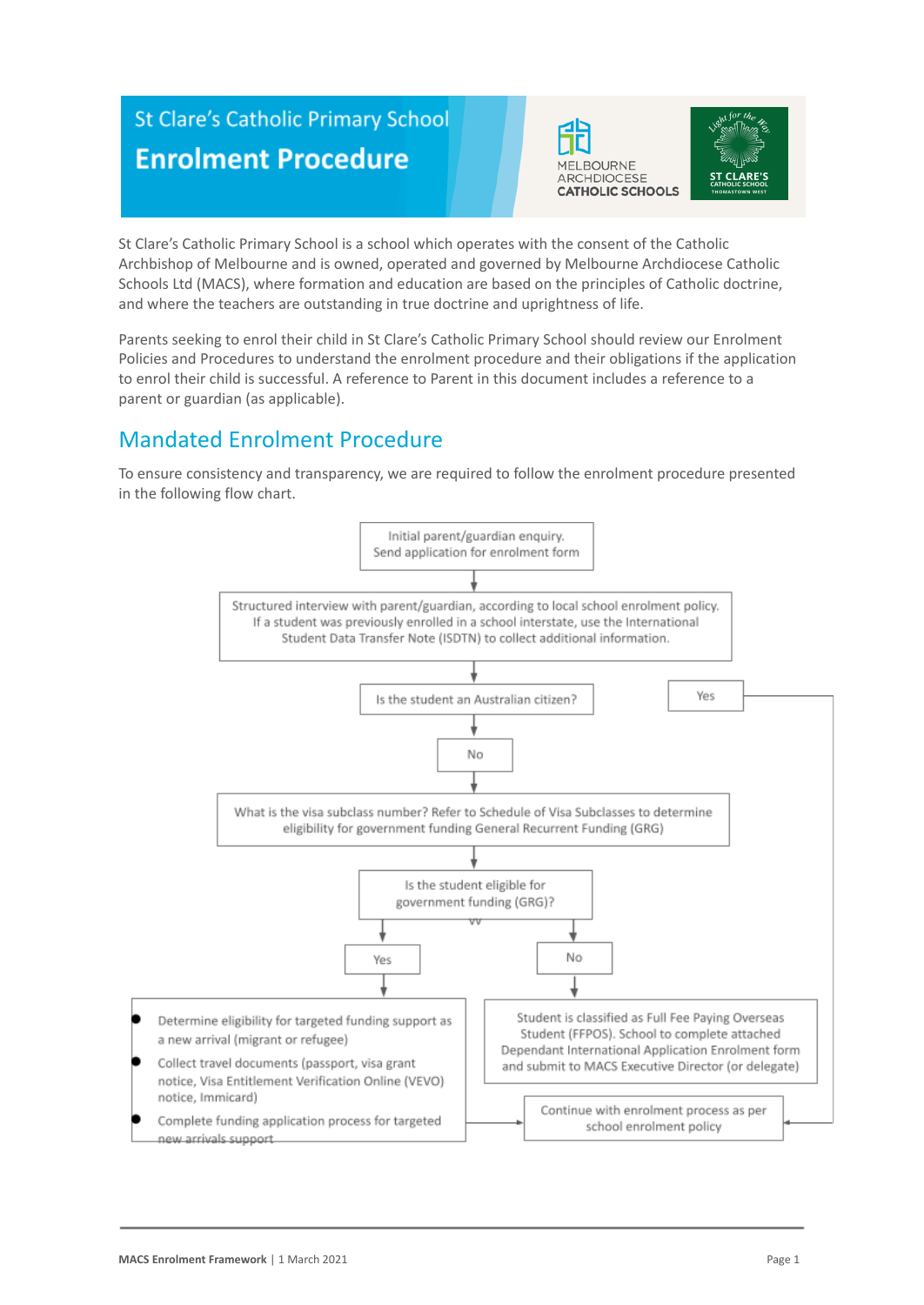# **Children under the minimum school entry age and pre-Prep programs**

#### *Exemption for enrolment under minimum school entry age*

Under the *Education and Training Reform Act 2006*, schooling is compulsory for students aged between 6 and 17 years unless an exemption from attendance has been granted. Victorian children are eligible to commence school if they are **5 years of age on 30 April** in the year they start school. If a parent/guardian is seeking to enrol their child in a school at a younger age, a minimum age exemption is required. Exemptions are the exception rather than the norm and will only be granted when commencement of formal education is deemed to be in the child's best interests. Enrolment can only proceed with written approval by the MACS Executive Director (or the delegate of the MACS Executive Director) subject to the following Minimum Age Exemption Application Criteria:

#### *Minimum Age Exemption Application Criteria*

Suitable academic ability as evidenced by cognitive assessment documenting a  $\geq$  130 Full Scale IQ (2 standard deviations or more above the mean).

Evidence of enrolment in formal schooling and attendance for more than one term at an interstate or overseas school (not pre-school), and transfer documentation including evidence of appropriate academic achievement.

The student will be aged at least 4 years 6 months on or before 30 April in the year they commence school as evidenced by a birth certificate or passport (in addition to meeting criteria 1 or 2).

4. Evidence from childcare, kindergarten, allied health or other relevant professionals that support early age entry and the detrimental impacts to the longer term interests of the child were they not to attend school.

To apply for a minimum age exemption application:

The parent/guardian should contact the Principal to seek advice about the minimum age exemption procedure. Note additional support (e.g. an interpreter) can be provided upon request.

2. The Principal will determine if there is sufficient evidence to meet the aforementioned Minimum Age Exemption Application Criteria.

The Principal will submit an application to the MACS Executive Director for approval by the Executive Director or a delegate. The application should include:

- minimum Age Exemption Application form
- supporting letter from the parent(s)/guardian(s) requesting an exemption for enrolment under minimum school entry age
- supporting documentation from appropriate health or educational professionals detailing cognitive assessment results (IQ at or above 130) and substantive reasons for early school entry
- if relevant, evidence of enrolment in formal schooling and attendance for more than one term at an interstate or overseas school (not pre-school), and transfer documentation including evidence of appropriate academic achievement (e.g. school report).

#### *Pre-Foundation programs*

These Procedures do not support the promotion of pre-Prep/Foundation programs which provide two years of schooling at the Foundation level. Indeed, repetition of a school year at any level has not been proven to create the opportune conditions for future learning development, is often detrimental to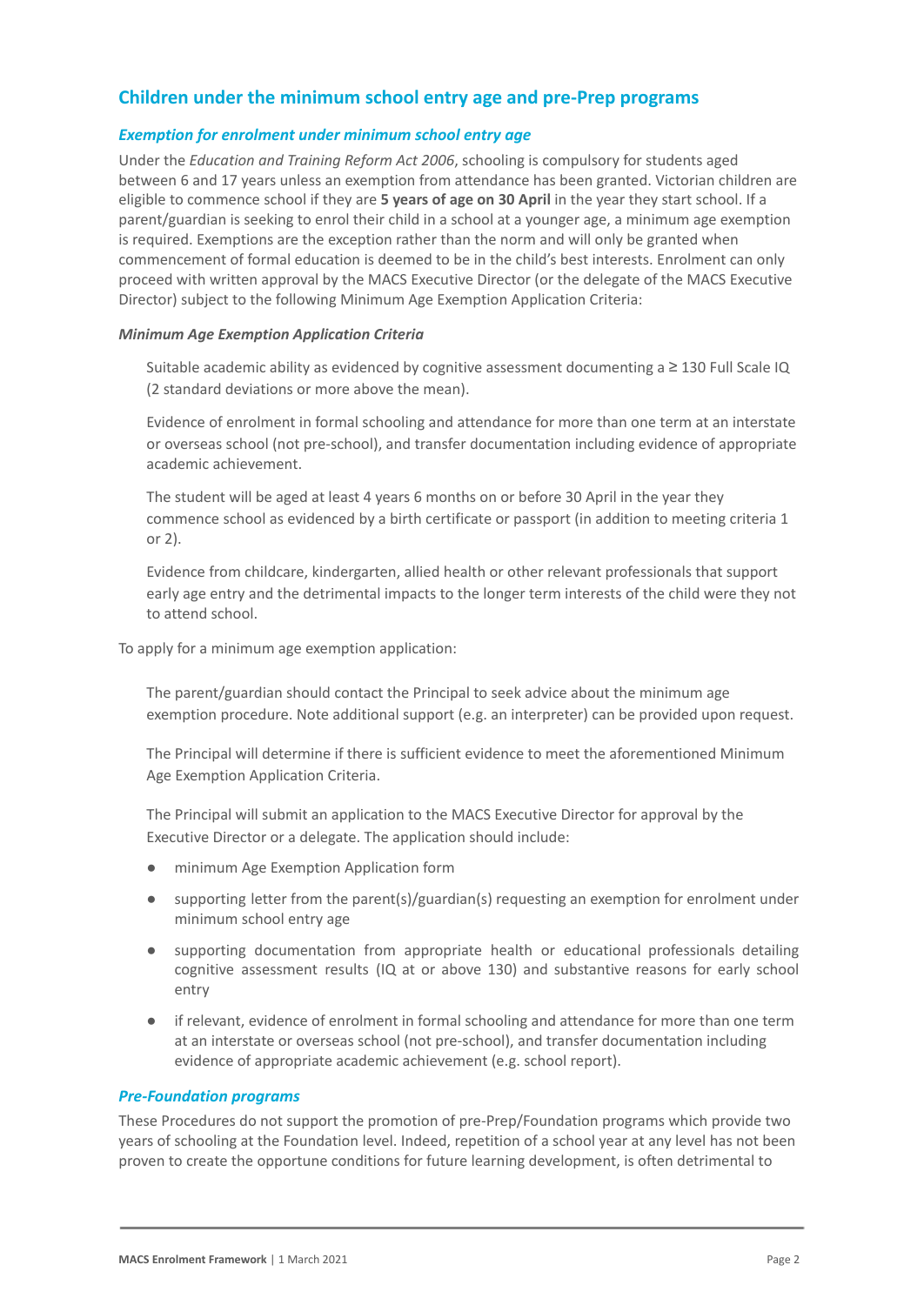future progress and not recommended. A child's perceived lack of 'readiness' for school in the Foundation year may be caused by developmental needs, which would be better identified and addressed through flexible arrangements that cater for the needs of every child from the point of school entry, i.e. the Foundation year.

#### *Year 7 enrolment*

In enrolling students at Year 7, secondary schools that share priority parishes are required to collaborate to ensure all applicants are offered a place at a secondary MACS school. Collaboration aims to be open and transparent and consistent with local school enrolment policies and practices. Secondary schools must comply with the upper limit ceiling for Year 7 enrolments for each MACS school, and take into account the priority parishes for each school together with the agreed timeline for the Year 7 enrolment procedure.

#### *Enrolment of students with additional learning needs*

We welcome parents who wish to enrol a child with additional learning needs and explore available options to fully understand and accommodate the child's needs. The procedure for enrolling students with additional learning needs should be the same as that for enrolling any student. There is collaboration between primary and secondary MACS schools to ensure coordination and consistency of policy and procedures. We are required to comply with the relevant Australian and Victorian government legislation when considering the enrolment of a child with additional learning needs.

#### *Enrolment of students from interstate*

When enrolling students whose previous school was interstate, we use the protocols of the Interstate Student Data Transfer Note (ISDTN). This is a mandatory requirement of the Australian Government. It is the responsibility of the enrolling school to initiate and manage this procedure, and be sensitive to parent/student consent requirements for the provision of information. All relevant documents and information are available at the Education Council's website [www.educationcouncil.edu.au/EC-](http://www.educationcouncil.edu.au/EC-Reports-and-Publications/EC-ISDTN/EC-ISDTN---Non-Gov-Schools.aspx)[Reports-and-Publications/EC-ISDTN/EC-ISDTN--](http://www.educationcouncil.edu.au/EC-Reports-and-Publications/EC-ISDTN/EC-ISDTN---Non-Gov-Schools.aspx)

#### *Dependent Full-Fee Paying Overseas Students*

Parents who are studying, or planning to study, in Victoria and wish to enrol their child as a full-fee paying overseas student (FFPOS) are to refer to the Dependent Full-Fee Paying Overseas Students (FFPOS) Application which explains the application procedure and requirements and the relevant visa classes that apply.

## **Relevant legislation to be considered when enrolling students in MACS schools**

#### *Education and Training Reform Regulations 2017 (Vic.)*

The regulations require a registered school to have a clearly defined enrolment policy that complies with all applicable state and Commonwealth laws. The Principal must be familiar with the relevant provisions of this legislation and Enrolment Policy and, as appropriate, ensure application of this Enrolment Policy.

#### *Equal Opportunity Act 2010 (Vic.)*

This legislation prohibits discrimination by an educational authority against a person in deciding who should be admitted as a student, in the terms on which the authority admits a person as a student, or by refusing or failing to accept the person's application for admission as a student. However, an exception is provided for an educational authority that operates an educational institution wholly or mainly for students of a particular sex, religious belief, age or age group, such that it may exclude from that institution people who are not of the particular sex, religious belief, age or age group. All other discrimination in enrolment of students is prohibited.

#### *Disability Discrimination Act 1992 (Cth)*

Under this legislation, discrimination based on disability is unlawful. It applies to school authorities and their employees. The definition of disability is broad and includes physical, intellectual, psychiatric,